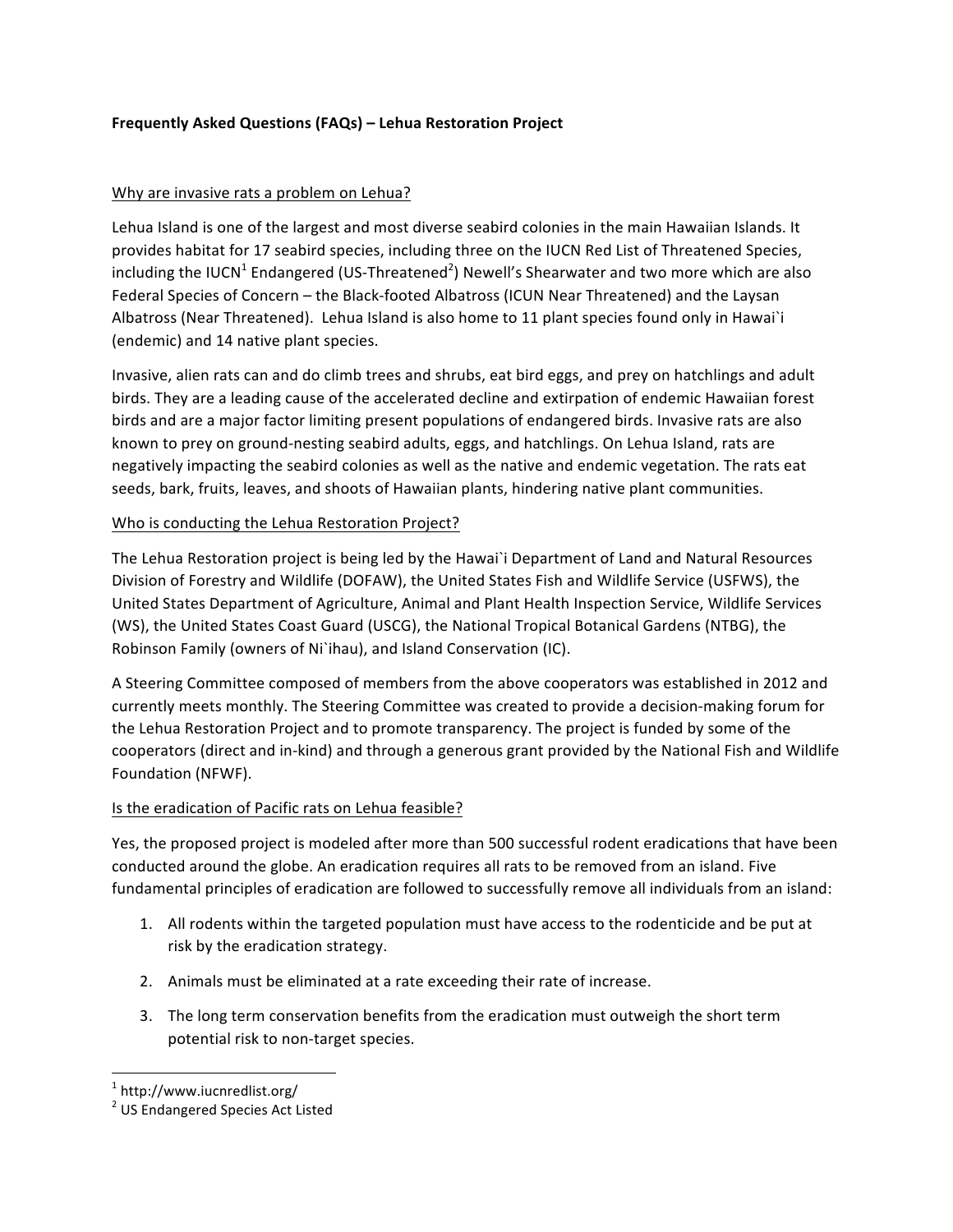- 4. New arrivals of rodents following eradication must be zero.
- 5. The eradication strategy must be known by, and sufficiently acceptable to project partners, stakeholders, and local communities.

Based on past experiences of rodent eradications around the world, these principles can be rendered down to:

- 1. Placement of a bait containing a rodenticide into every potential territory on the island.
- 2. Minimize risks to non-target species wherever possible.
- 3. Ensure that all environmental compliance is completed, and the project is acceptable to the community.

At the request of the DLNR, a feasibility study conducted by eradication experts at Island Conservation concluded that the rat eradication on Lehua is technically feasible because all of the fundamental principles of rodent eradication can be achieved. The study also concluded that the eradication is legally and socially feasible.

### What class of rodenticide are we considering?

Rodenticides are pesticides that are lethal to rodents, including rats. The vast majority of rodent eradications utilize the anticoagulant rodenticides, similar to warfarin. Anticoagulant rodenticides disrupt normal blood clotting and can cause internal bleeding.

Anticoagulant rodenticides are usually formulated in baits consisting of natural cereal grains and other human grade food items and are designed to attract rodents.

#### Why are rodenticides proposed to be used on Lehua?

Alternatives, such as traps, are ineffective on islands like Lehua. Except for very small islands, no rodent eradications have been successfully completed with traps or other mechanical means. Further, the steep slopes of Lehua make it impossible to safely deploy traps over the entire island. On the other hand, rodenticides have been safely used in over 500 islands to successfully eradicate rodents. Rodenticides offer the best chance to completely eradicate Pacific rats from Lehua Island.

#### Why will helicopters be used to apply the rodenticide bait?

Lehua Island's steep cliffs and difficult terrain pose logistical challenges that make solely employed bait stations and/or hand application inappropriate. Bait cannot be delivered into every potential territory using a ground-based approach.

A ground-based eradication strategy would also require the implementation team to spend several months on Lehua. To hand-deliver the bait into every potential rat territory would require navigating the island's steep terrain, putting the safety of island restoration personnel at risk. By comparison, aerial broadcast of bait requires fewer personnel to be on the island, and overall poses fewer hazards for project personnel.

## When is the eradication going to take place?

The timing of the eradication takes into account many factors, including the Pacific rats' biology, vegetation trends on Lehua, presence of non-target native species, and weather conditions. In order to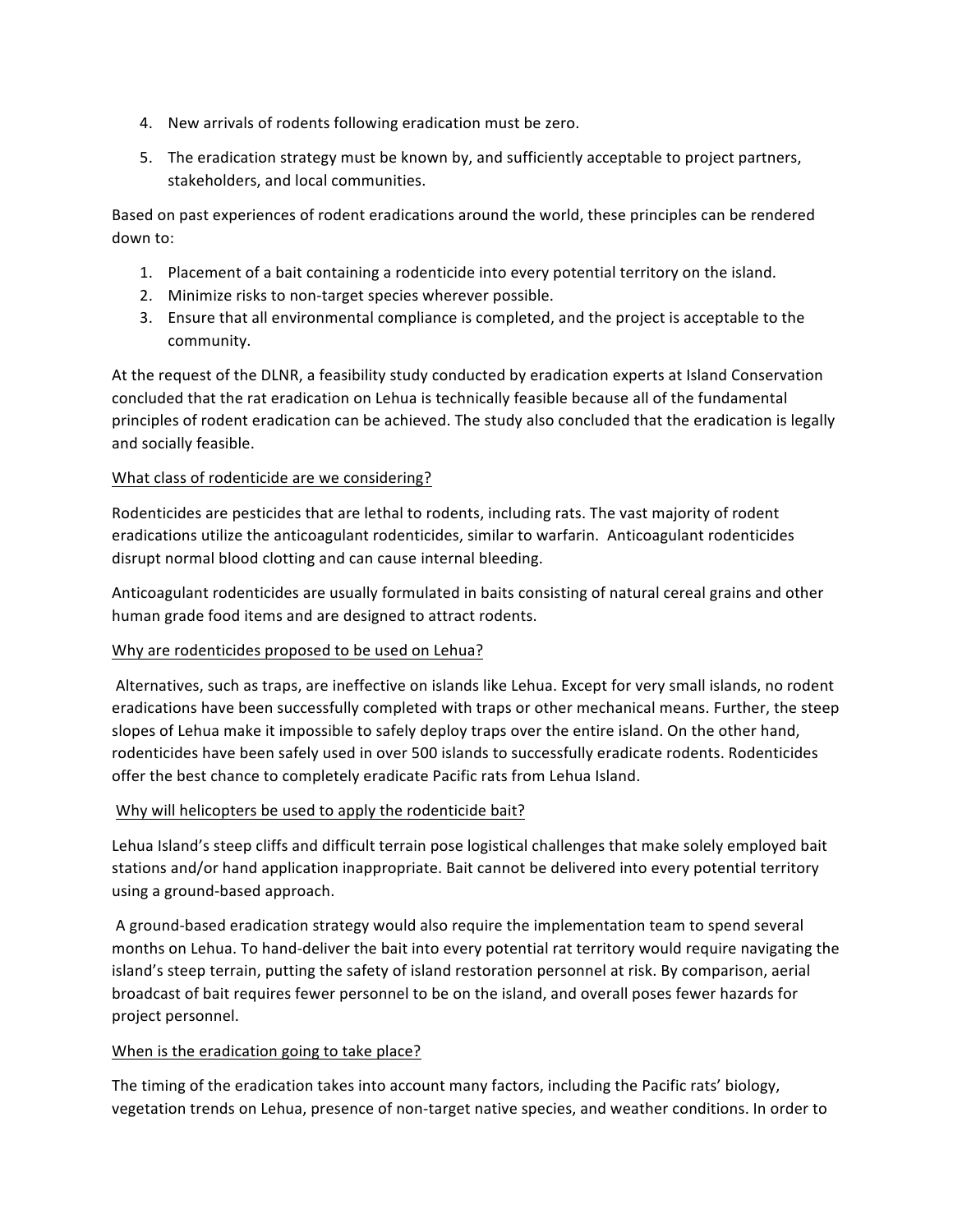minimize risks to non-target species while maximizing the probability of success, the ideal eradication window is during the summer months (July and August). The current target for this project is summer 2017.

#### Has this been attempted before on Lehua?

Yes, an attempt was made to eradicate rodents from Lehua in 2009. While the rodent population was substantially reduced, some rodents survived and repopulated the island. The operational plan used in 2009 differs from the one proposed for use in 2017. The feasibility study produced by Island Conservation discusses the likely factors that contributed to the survival of some rats. For example, in 2009 rodenticide was applied to the island in winter rather than summer. Recent rains prior to application of rodenticide supported plant growth on the island that provided food to the rodents, decreasing the likelihood that they would eat the rodenticide.

# Were the dead fish and whale calf found on Ni`ihau beaches in 2009 related to the use of Diphacinone on Lehua in the same year?

No. Triggerfish samples were collected from Ni`ihau beaches for testing, and no residues of Diphacinone were found in the fishes' tissues. Furthermore, studies being conducted by United States Geological Survey (USGS) have shown that Triggerfish are some of the least sensitive species to diphacinone, meaning they would need to consume hundreds of pellets of bait in one feeding to receive lethal doses of the toxicant. This would have been difficult given the limited availability of pellets and that many pellets would be several times more than these fish ordinarily would consume. Given the age of the whale calf, it would have still been nursing, and its mother would not have been eating anything at the time, as this whale species does not feed during the winter months spent in Hawaiian waters. Taken altogether, the available evidence suggests that despite the coincidental timing of both events, the operations on Lehua could not have caused the death of either the fish or the whale calf.

#### What are the risks to non-target species?

The risks to non-target species are a function of the toxicity of the rodenticide and the exposure pathway. If there is no pathway of exposure, there is no risk. Likewise, if there is no toxicity, exposure to the rodenticide will have no consequences. The anticoagulant rodenticides being considered for Lehua are toxic to mammals, birds and fish, with limited-to-no known toxicity to invertebrates and reptiles. Typical pathways of exposure are direct (primary exposure) through consumption of bait and indirect (secondary exposure) through consumption of contaminated prey such as dead rats or invertebrates that have consumed bait.

No native mammals exist on Lehua, and the terrestrial birds are all introduced, non-native species. The only native species that could be at risk of exposure are the seabirds, however, their behavioral ecology is such that they forage offshore in the marine environment, lowering their risk of exposure. Migration of small amounts of bait into the marine environment is unavoidable, however, the bait is designed to breakdown quickly in the presence of rain or water, and the toxicant is not soluble in water. What little bait may find its way into the nearshore environment will quickly break down and is unlikely to be consumed by local marine life. A recent study on native Hawaiian triggerfish in captivity demonstrated that the fish will not consume toxic bait, and thereby do not present a risk of transferring residues through the food web. Due to the nature of the project, there will be no need for additional bait to be